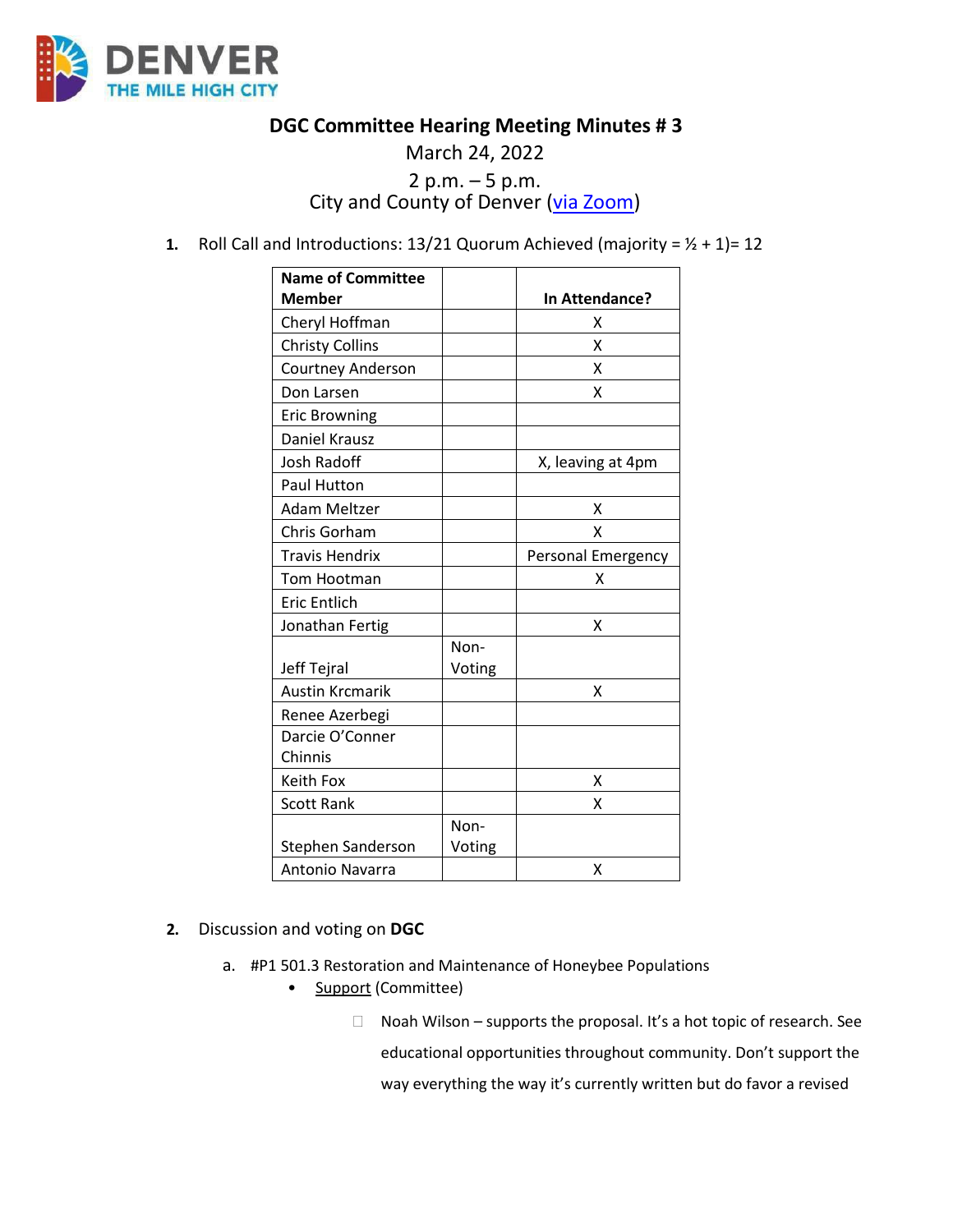version.

- Committee Questions/Comments
	- $\Box$  Jonathan process question. thought that there would not be option to speak further today?
		- Christy did announce that at the end of last hearing. Left off last meeting with a motion but lost quorum.
		- Kevin any motions?
- Motion: Motion to reject as written on screen: **Passed (12 votes yes, 0 vote no, 0 abstained)**
	- $\Box$  Jonathan motion to reject because of concerns expressed 2/17
	- $\Box$  Josh R are there other areas where pollinator support is available? Don't have a sense of what a site by site proposal would look like? If there are 3<sup>rd</sup> party existing policies that can be duplicated then it's reduced effort. Otherwise support rejecting now and revisiting later.
	- $\Box$  Christy from process standpoint, past point of making new proposals. Landscape proposal passed with pollinator support.
	- $\Box$  Austin there is more pollinator support in proposal 32.
	- $\Box$  Josh seconds.
- b. [#140](https://www.denvergov.org/files/assets/public/community-planning-and-development/documents/ds/building-codes/code-adoption/amendment-proposals/dgc/dgc_chapter-5-passive-solar-on-individual-lots.pdf) 501.X Passive solar on individual lots
	- Committee Questions/Comments :
		- $\Box$  Question on code path for residential projects. Christy and City team will figure out what is appropriate for each building type vs/ mandatory/elective, right now it is not a requirement for residential project.
		- $\Box$  Jonathan- seems like an old way to address passive design. Christy addressed this because Passive Haus is an option, this would be just a prescriptive first step to look at passive design.
		- $\Box$  Adam: I don't know how many residences are south facing with direct view, could be tough to achieve in an urban environment.
		- $\Box$  Josh: Is this considered a passive heating approach?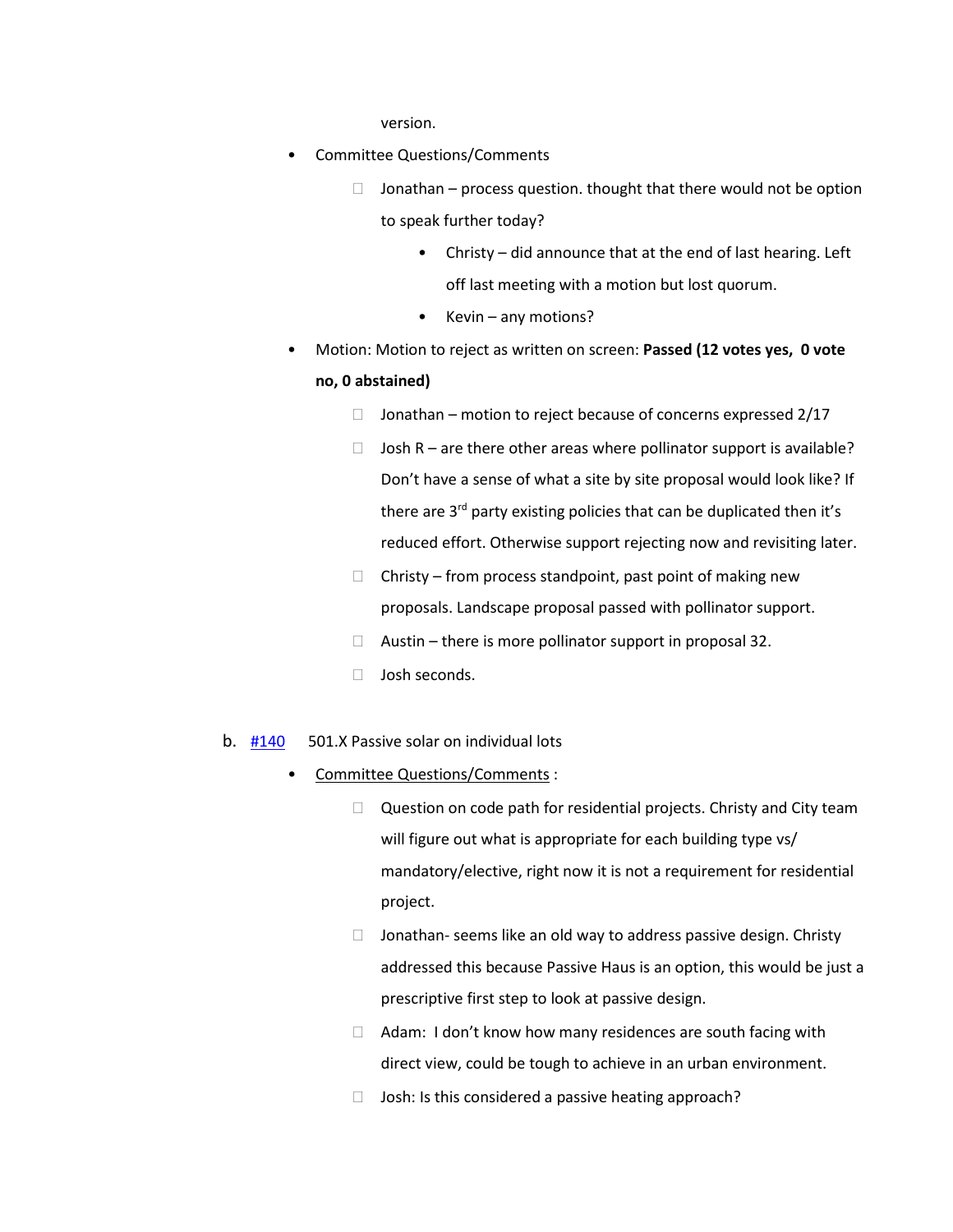- $\Box$  Courtney: Happy medium, some requirements to work towards, shouldn't harm a project but would be something to consider.
- $\Box$  Jonathan- moving in wrong direction, work toward proven design instead. This approach may lead to overheating building, not centered in data, wishy washing passive solar application is an outdated concept and we shouldn't support this.
- $\Box$  Josh- agreed with Jonathan, would support data driven requirements such as envelope-side U values and air leakage and thermal bridging. Would be more like a proven design strategy. Not supportive of this proposal, but would like to see an approach more aligned with Passive House certification.
- $\Box$  Scott: Agree, this is stand alone piece but doesn't belong here on its own. Wouldn't want to do harm, and b/c it is not related to other measures in context.
- Motion: Motion to Reject: Josh Radoff
	- **Vote: Motion to Reject, Passed ( 13 votes yes, 0 vote no, 0 abstained) Adam to Second.**
	- $\Box$  Kristen: can this be revised by passive haus experts on the committee by a subcommittee?
		- Jonathan: no, as a passive haus expert, want that adopted wholesale. 3<sup>rd</sup> to reject.
		- Cheryl: support for tabling this conversation.
		- Adam: Passive House is In residential Chapter 4 as an option.
- c. [#112a](https://www.denvergov.org/files/assets/public/community-planning-and-development/documents/ds/building-codes/code-adoption/amendment-proposals/dgc/112a_dgc_901.3.2-dwelling-unit-deconstruction.pdf) 901.3.2 Dwelling Unit Deconstruction
	- Committee Questions/Comments
		- $\Box$  Cheryl: very specific. How frequent is this type of structure built before 1930 that would do this? Is that only ADU?
			- Christy: yes there are lots of SFR neighborhoods built prior to 1930. Not limited to ADU.
			- This would fall under demo permits. Is that included in this? Would it be in mandatory code?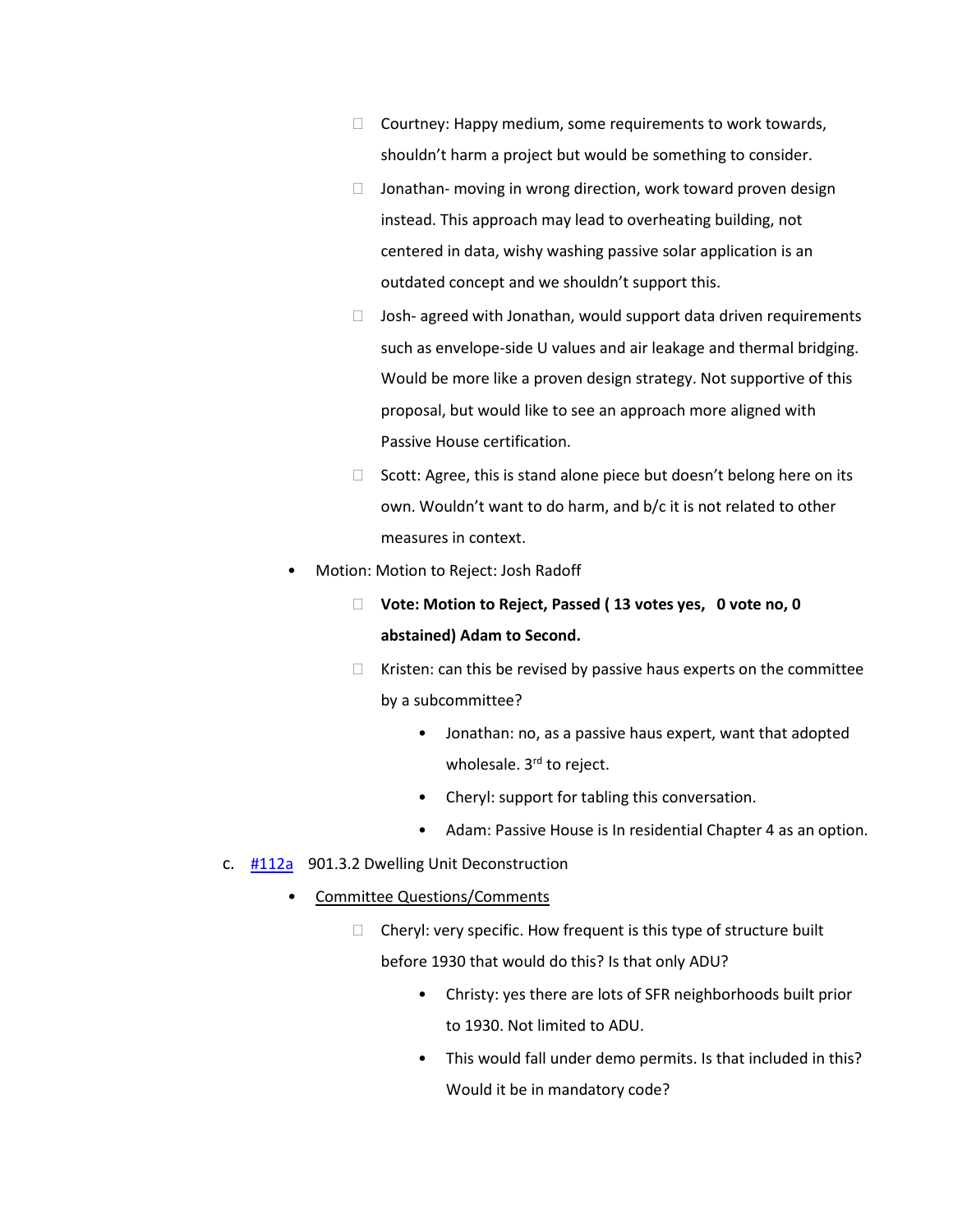- Christy: We'd need to implement processes within City for this.
- $\Box$  Scott: do you know percentage of stock that this would apply to?
	- Kristen: about 1/3. Portland covered first third, then bumped up to 50-60% of stock. Got third of stock by looking at what year homes were built in Denver to get a threshold.
- $\Box$  Jonathan: Do houses built before 1930 make up the percent of buildings getting demolished or from other eras? Missing out by choosing this year.
	- Christy: We talked about this internally, general sense is that salvageable and reusable materials, there are more in pre 1930 than 50's-60's builds. Wanted highest potential of reusable materials, which would be primarily for decorative purposes.
	- Kristen: did put a lot of thought into 1930.
- $\Box$  Austin: Does this make asbestos or lead based paint harder to abate because of prevalence in home of this era. Would want them certified lead and asbestos free before deconstruction.
	- Kristen: for this to be relevant and marketable, could write in something specific about salvaging items that are not asbestos or lead containing materials.
	- Cheryl: In commercial deconstruction, must abate first. Purpose is to keep someone out of harm's way. Intent is right but verbiage needs to be modified.
- $\Box$  Adam: have lived in Portland and Denver. Is a good proposal that can be better by increasing the year to 1940.
- $\Box$  Cheryl: Says contractors need to be familiar. Language is more of placeholder and would need development in future to clarify certification or familiarity with proper deconstruction. Tie in Landmark to this.
- $\Box$  Antonio: agree. Most homes of this era are double brick façade. Is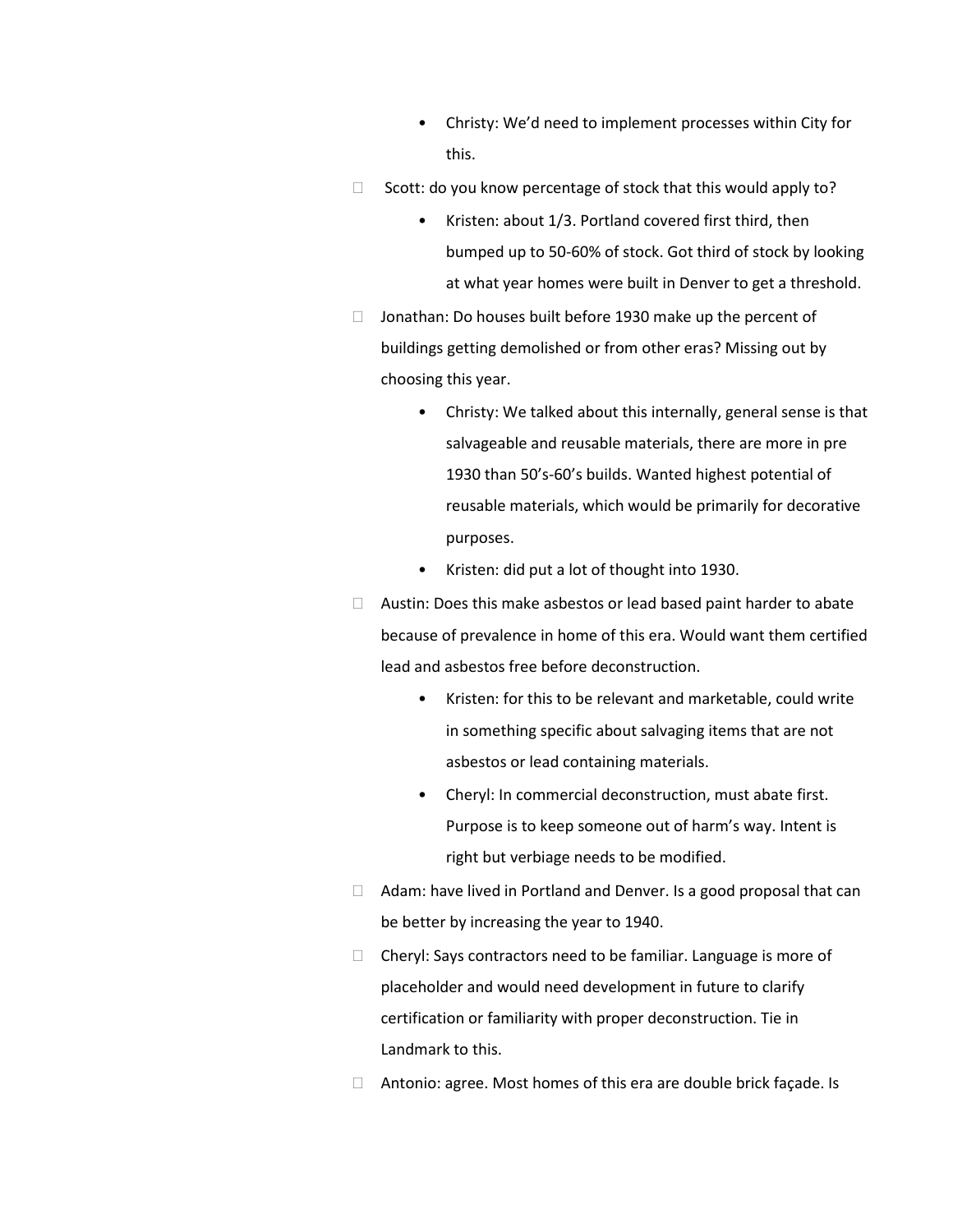there a way to modify exception for unsafe structure. Is it 105.1? Kristen has example language from Portland.

- Antonio would like to see landscape and hardscape materials added too.
- $\Box$  Scott: Demo contractor is required to submit a permit application.

Can that process say they've received proper training or certification?

- Christy: Yes, agree this would be ideal.
- Antonio: can we make two different demo permit categories for this? Like the idea as well. How do we track this, do we trust the contractor's discretion? Christy responds that a pre inspection would be preferred but would want to avoid adding too many more inspections.
- Kristen: salvaged materials are listed. If market doesn't support those materials, they must be recycled.
- **Motion: Motion to Modify passes**
- **Motion: Motion to Approve as-is, with modifications intended, by Antonio. Second by Adam**.
	- □ Antonio modification: change year to 1940. Exemption for unsafe language from Portland. "structurally unsafe or hazardous to human life", salvage landscape material and steps, stone.
	- $\Box$  Scott: add to modification to remove the asbestos from exemption because it's already required within state code.
- **Vote: Motion to Approve with modifications by**

**subcommittee: Passed (X votes yes, X vote no, X abstained)** by Antonio. Seconded by Scott.

- □ Antonio will be on subcommittee
- Motion: Motion to approve as written on screen:
- **Vote: Motion to Approve with modifications: Passed (12 votes yes, 0 vote no, 0abstained)**

d. [#48b](https://www.denvergov.org/files/assets/public/community-planning-and-development/documents/ds/building-codes/code-adoption/amendment-proposals/dgc/48b_dgc_5.3.6.2-backlight-and-glare-requirements.pdf) 501.3.6 Glare Requirements